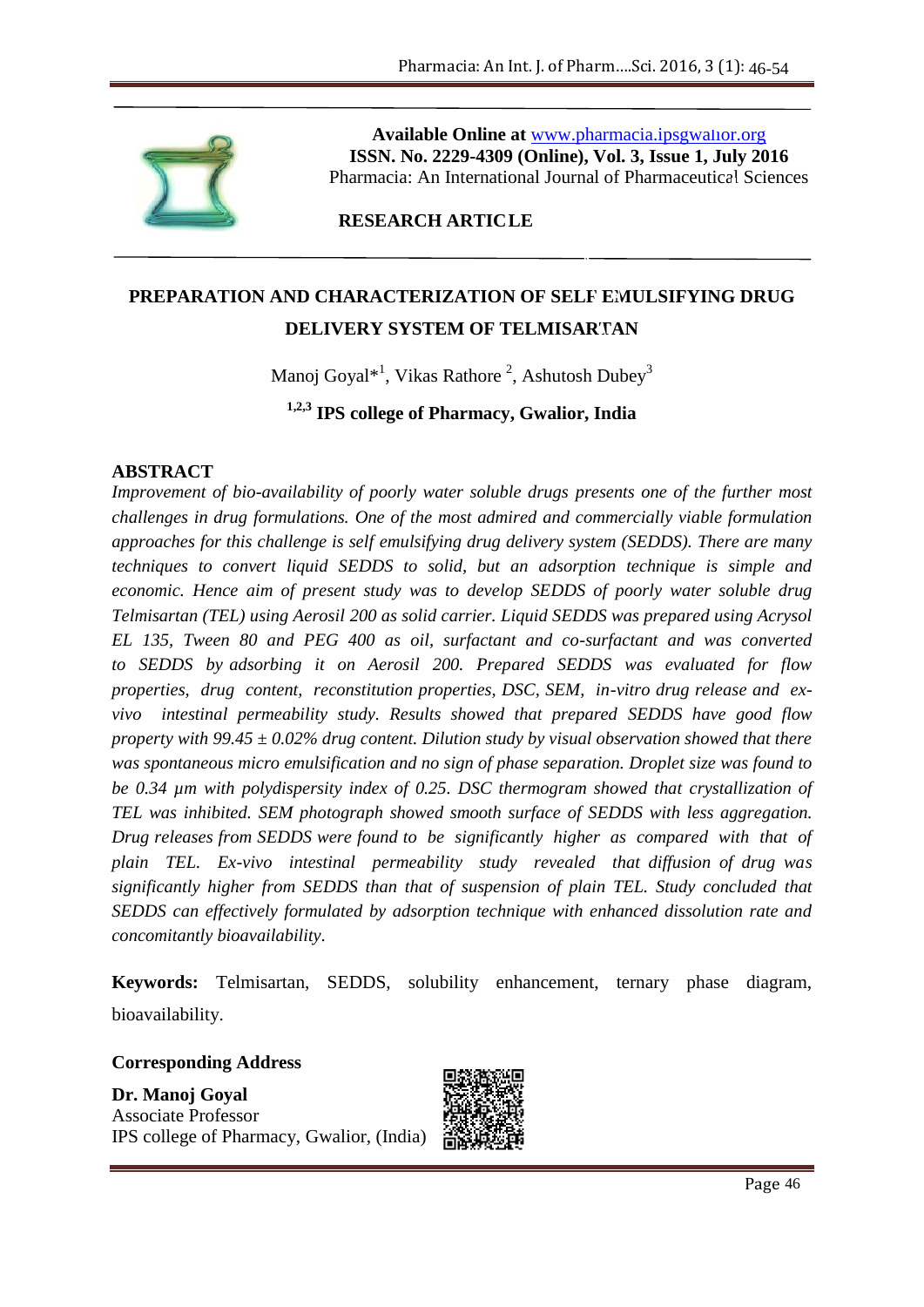### **INTRODUCTION**

Oral route has been the major route of drug delivery for the chronic treatment of many diseases. However, oral delivery of 50% of the drug compounds is hampered because of the high lipophilicity of the drug itself. Nearly 40% of new drug candidates exhibit low solubility in water, which leads to poor oral bioavailability, high intra- and inter-subject variability and lack of dose proportionality. Thus, for such compounds, the absorption rate from the gastrointestinal (GI) lumen is controlled by dissolution. Modification of the physicochemical properties, such as salt formation and particle size reduction of the compound may be one approach to improve the dissolution rate of the drug. However, these methods have their own limitations. For instance, salt formation of neutral compounds is not feasible and the synthesis of weak acid and weak base salts may not always be practical. Moreover, the salts that are formed may convert back to their original acid or base forms and lead to aggregation in the gastrointestinal tract. Particle size reduction may not be desirable in situations where handling difficulties and poor wettability are experienced for very fine powders. In recent years, much attention has focused

on lipid−based formulations to improve the oral bioavailability of poorly water soluble drug compounds. In fact, the most popular approach is the incorporation of the drug compound into inert lipid vehicles such as oils, surfactant dispersions, selfemulsifying formulations.<sup>1</sup>

Self-microemulsifying drug delivery system formulations are isotropic mixtures of an oil, a surfactant, a co-surfactant (or solubilizer) and a drug. The basic principle of this system is its ability to form fine oil in water (o/w) microemulsions under gentle agitation following dilution by aqueous phases that is, the digestive motility of the stomach and intestine provide the agitation required for selfemulsification in vivo in the lumen of the gut. This spontaneous formation of an emulsion in the gastrointestinal tract presents the drug in a solubilized form, and the small size of the formed droplet provides a large interfacial surface area for drug absorption. Apart from solubilization, the presence of lipid in the formulation further helps improve bioavailability by affecting the drug absorption.<sup>2</sup>

Telmisartan is a potent, long-lasting, nonpeptide antagonist of the angiotensin II type-1 (AT1) receptor that is indicated for the treatment of essential hypertension. It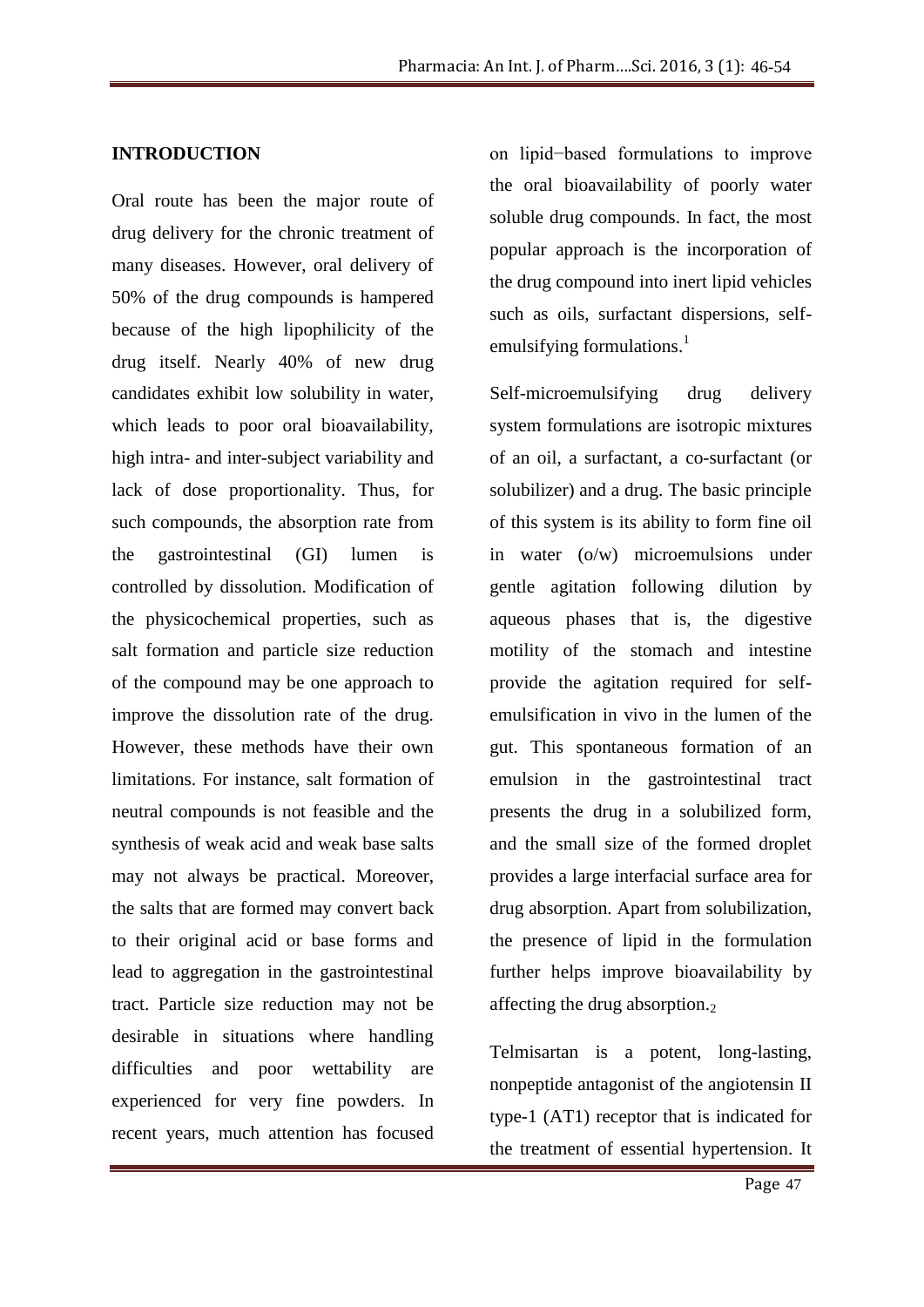selectively and insurmountably inhibits stimulation of the AT1 receptor by angiotensin II without affecting other receptor systems involved in cardiovascular regulation. It is a white crystalline powder with a molecular weight of 514.6 and a melting point of 261 to 263°C. The solubility of telmisartan in aqueous solutions is strongly pHdependent, with maximum solubility observed at high and low pH. In the range of pH 3–9 it is only poorly soluble.<sup>3,4</sup>

Telmisartan with its low daily oral dose (10-80 mg) and high log P (octanol/water) of 6.6 providing strong justification to develop SMEDDS and solid-SMEDDS of telmisartan.<sup>10</sup> SMEDDS can be converted into solid-SMEDDS by using methods such as met granulation, spray-drying, adsorption etc. Furthermore, solid-SMEDDS have better prospects for the development of solid dosage forms such as tablets, capsules, dry emulsion, pellets etc. Solid-SMEDDS also combines the advantages of both SMEDDS and solid dosage form. Further, solid-SMEDDS are more superior in terms of stability when compared to SMEDDS. The aim of the present study was to develop a solid-SMEDDS of telmisartan to increase its

aqueous solubility as well as its bioavailability.<sup>5</sup>

### **MATERIAL AND METHODS**

Telmisartan was obtained as a gift from Skymap Pharmaceuticals, Roorkee, India. All other excipients/chemicals were of analytical grade and were used as procured.

### **Solubility study of telmisartan**

The solubility of Telmisartan in various oil, surfactant, and co-surfactant was determined. Solubility studies were performed by placing an excess amount of drug in each vehicle in a 2ml Micro tube (Axygen MCT 200) containing 1.5ml of the vehicle. Then the mixture was vortexed and kept for 48hrs at 25ºC in an Orbital shaking incubator (Remi electrotechnik ltd.) to facilitate the solubilization. The samples were centrifuged at 3000rpm for 15min to remove the undissolved drug. The supernatant was taken and the concentration of drug in each vehicle was quantified by U.V-spectrophotometer.<sup>6</sup> 46-54<br>
as i<br>
igift from<br>
as i<br>
igift from<br>
ee, Indi<br>
were dused<br>
ightarrow were<br>
ightarrow were samoun<br>
1 Microntainin<br>
1 Microntainin<br>
1 Microntainin<br>
1 Microntainin<br>
1 Microntainin<br>
1 Microntainin<br>
1 Microntainin<br>
1 Micr

# **Construction of Pseudo-ternary phase diagram**

From solubility study olive oil, Tween 80 and PEG 400 were selected as oil,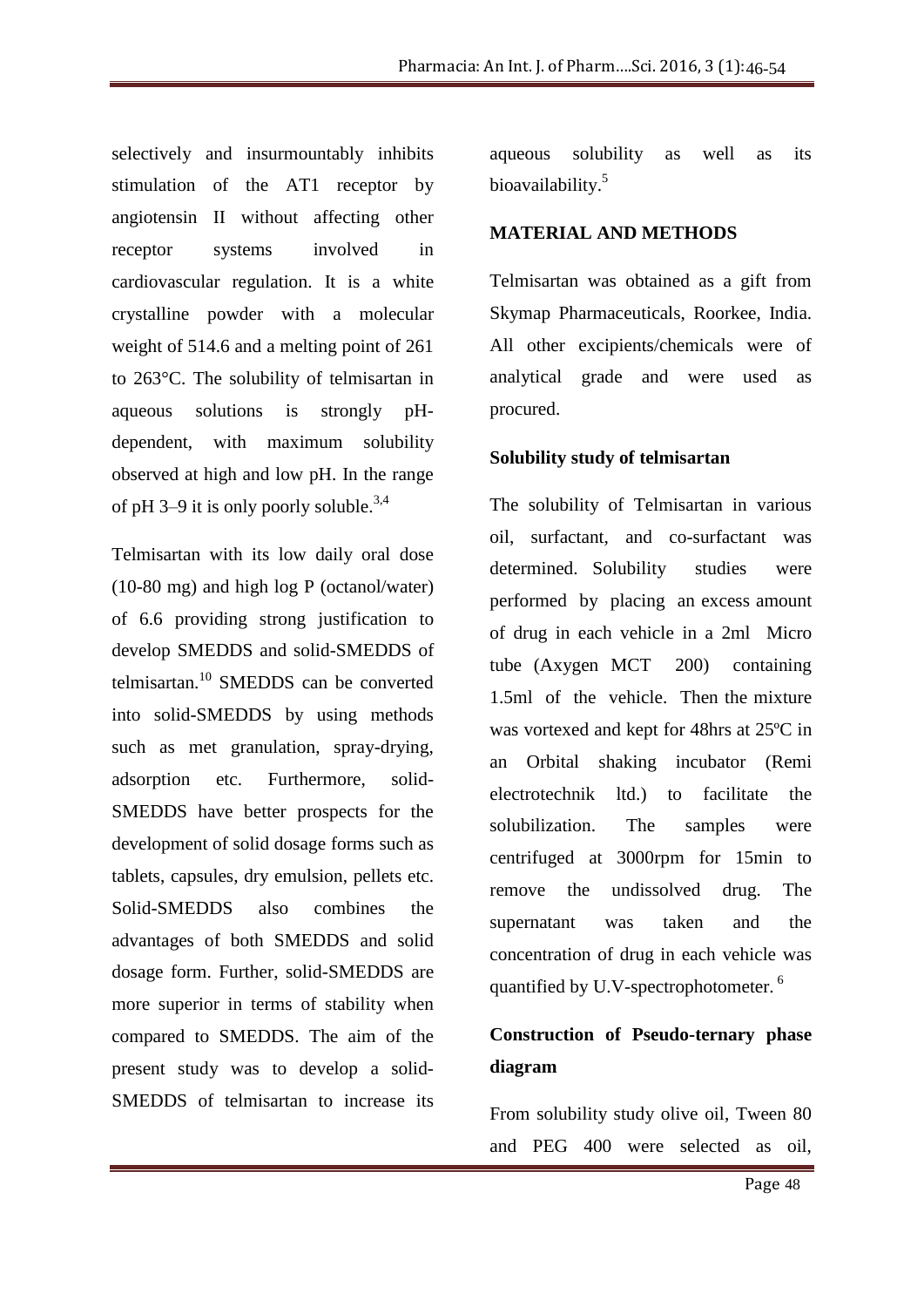surfactant and co-surfactant respectively and for preparation of stable SEDDS; micro emulsion region was identified by constructing pseudo ternary phase diagram containing different proportion of surfactant: co-surfactant (Km value 1:1, 2:1 and 3:1), oil and water. In brief  $S_{mix}$ (surfactant: co-surfactant) and oil were mixed at ratio of 1:9, 2:8, 3:7, 4:6, 5:5, 6:4, 7:3, 8:2 and 9:1 in different test tubes. To the resultant mixtures, double distilled water was added drop wise till the first sign of turbidity in order to identify the end point and after equilibrium; if the system became clear then the water addition was continued. <sup>6</sup>

# **Formulation of SEDDS containing Telmisartan**

The phase diagrams were constructed at different Km values and the Km value at which high micro emulsion region obtained was selected for formulation of Liquid SMEDDS. In brief TEL (20 mg/10gm) was placed in glass vial. To this Oleic acid (10 % w/w) added and warmed on water bath. To this oily mixture Tween 80 and PEG 400 in the proportion of 3:1 (40 % w/w) was added. Then the components were mixed by gentle stirring and vortex mixing at 37 ºC until TEL was completely dissolved. Then the mixture

was sealed in glass vial and stored at room temperature until used.<sup>6</sup>

# **Evaluation of SEDDS**

## **Drug excipient compatibility studies**

FTIR spectrums of telmisartan and SEDDS formulation were obtained to assess the compatibility between the drug and the excipients.

## **Thermodynamic Stability Studies**

Thermodynamic stability study of prepared SMEDDS was determined by performing the heating cooling cycle and centrifugation test.

## **Heating cooling cycle**

Six cycles between refrigerator temperatures 4ºC and 45ºC with storage at each temperature for not less than 48 hours was studied. If SEDDS found stable at these temperatures, was subjected to centrifugation test. 6 46-54<br>at roo<br>dies<br>an al ined<br>ined the dru<br>sined the dru<br>sine all<br>the dru<br>sines<br>the dru<br>sine drumage 18<br>hou<br>table<br>ted<br>functions

## **Centrifugation test**

SEDDS was centrifuged at 3500 rpm for 30 min using centrifuge (Remi motors Ltd.) and was checked for the presence of phase separation.<sup>6</sup>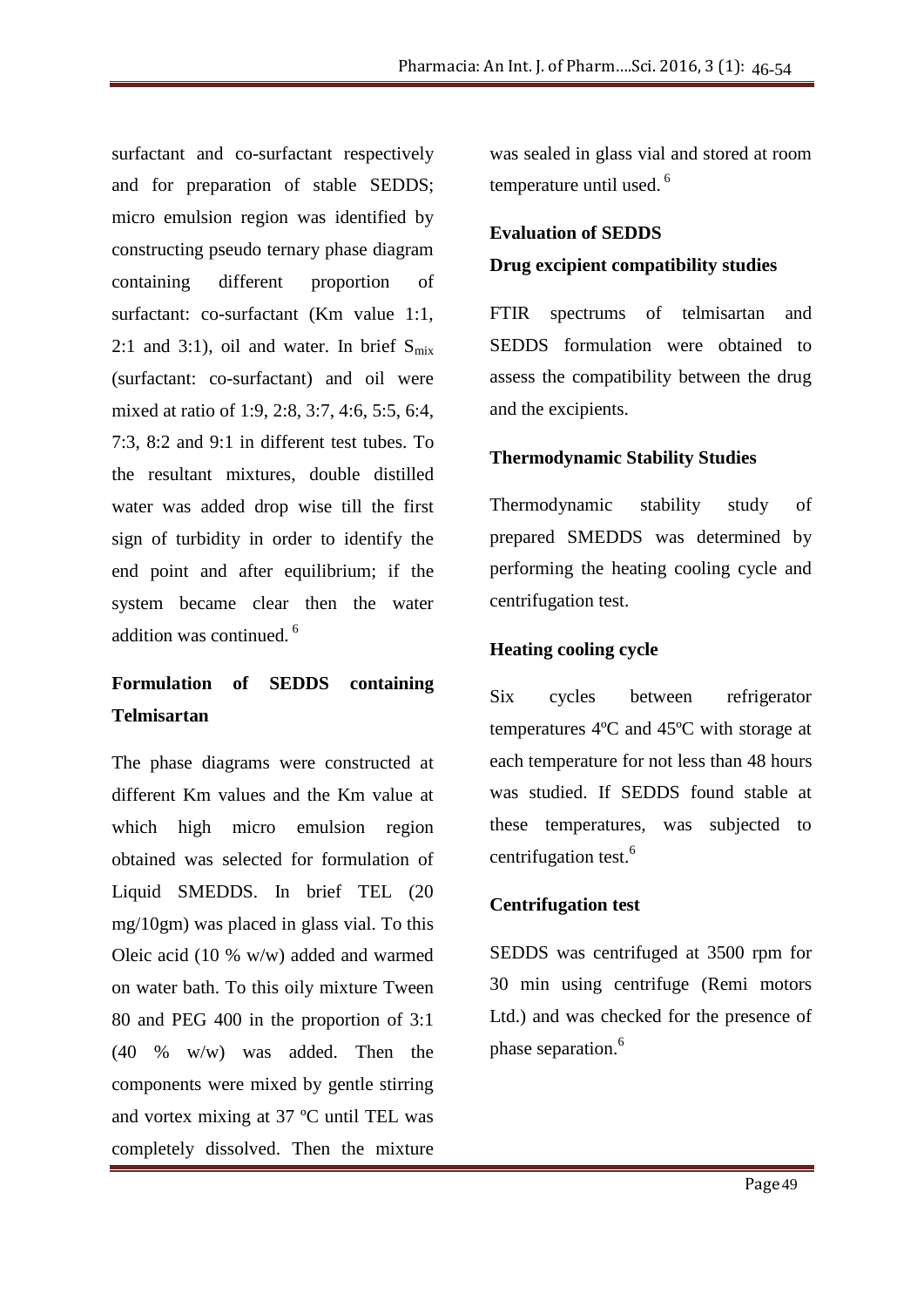### **Cloud point measurement**

SEDDS was diluted with distilled water in the ratio of 1:250, placed in a water bath and its temperature was increased gradually. Cloud point was measured as the temperature at which there was a sudden appearance of cloudiness visually.<sup>6</sup>

## **Assessment of self-emulsification efficiency**

Self-emulsification efficiency (the time for a preconcentrate to form a homogeneous mixture upon dilution) was monitored by visually observing the disappearance of SEDDS and the final appearance of the emulsion. Self-emulsification efficiency of the prepared SEDDS formulation was assessed by using USP type-II dissolution test apparatus (Veego VDA- 8DR). 1 mL of SEDDS was added drop wise to 200 ml of 0.1 N HCl at 37 $^{\circ}$ C at 60 rpm.  $^{\circ}$ 

#### **Robustness to dilution**

Robustness to dilution was studied by diluting 1 ml of liquid SEDDS to 50, 100 and 1000 times with water, buffer pH 1.2 and buffer pH 7.5. All the diluted SEDDS samples were stored for 12 h and observed visually for any signs of phase separation or drug precipitation. <sup>6</sup>

#### **% Transmittance**

1 mL of Liquid SEDDS was diluted to 100 mL with distilled water and observed for any turbidity and % transmittance was measured at 650 nm by using UV–vis spectrophotometer (Shimadzu-1800, Japan) against distilled water as a blank.<sup>6</sup>

### **In-vitro dissolution study**

In-vitro dissolution study of SEDDS formulation and plain telmisartan in an USP type II dissolution apparatus was performed to assess the drug release. HCl buffer (pH 1.2) and Phosphate buffer (pH 7.4) were used as the dissolution medium at  $37\pm0.5$  °C at 50 rpm. Samples (5 mL) were withdrawn at regular time intervals (5, 10, 15, 30, 45, 60, 90, and 120 min) and filtered using a 0.45 µm filter. An equal volume of the respective dissolution medium was added to maintain the volume constant. After appropriate dilution (if required), the samples were analyzed spectrophotometricaly by UV-Vis spectrophotometer at 296 nm. All the measurements were performed in triplicate. <sup>6</sup> 46-54<br>
ed to 1t<br>
ed to 1t<br>
erved fo<br>
mee wa<br>
UV-v<br>
zu-180<br>
blank. <sup>6</sup><br>
SEDD<br>
n in a<br>
tus wa<br>
sase. H(<br>
ffer (p<br>
medium<br>
ilter. A<br>
ssolutic<br>
y UV-V<br>
All the volum<br>
ture volum<br>
ture volum<br>
ture danglyze<br>
UV-V<br>
All the d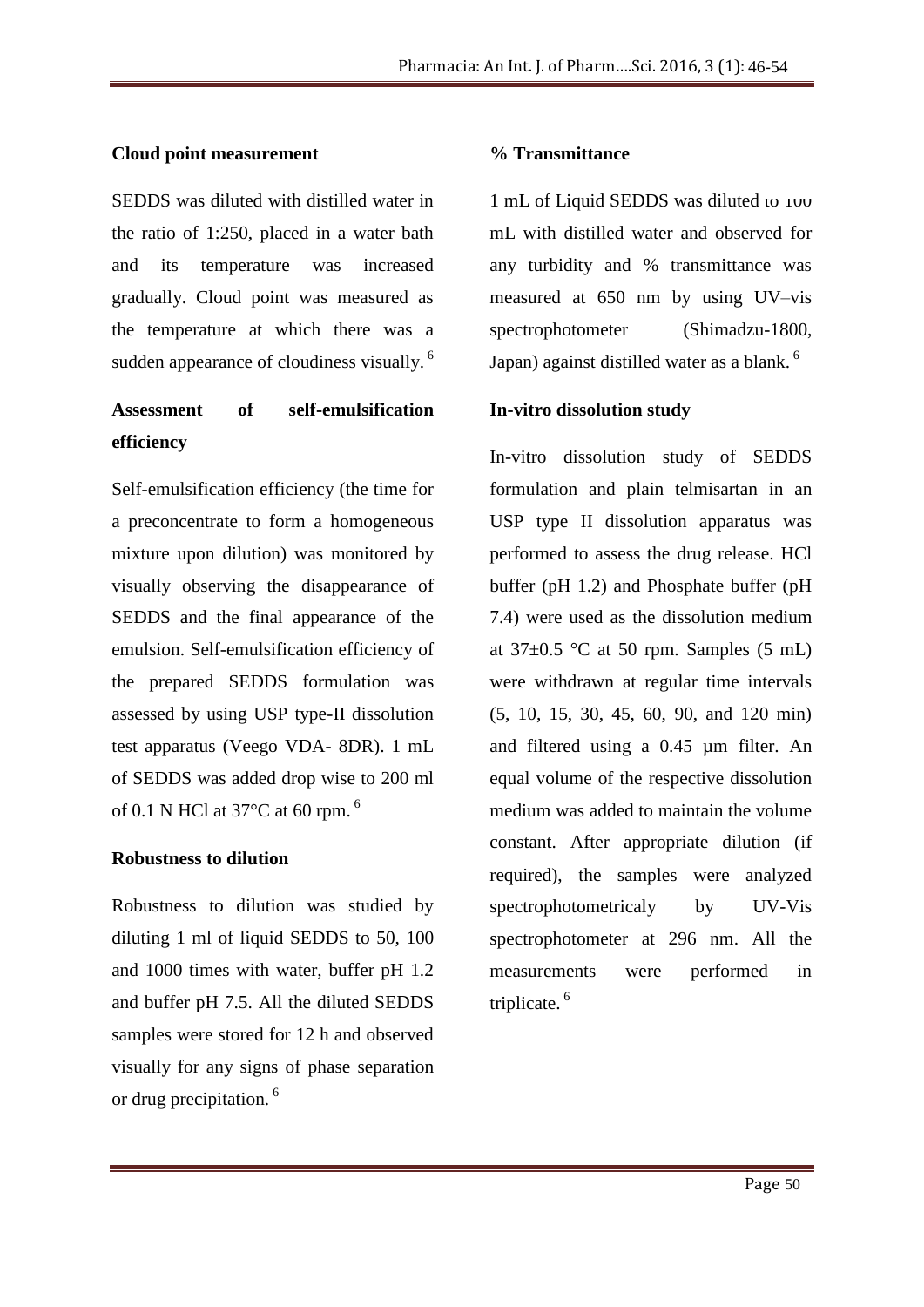### **RESULTS AND DISCUSSION**

#### **Solubility study of telmisartan**

Solubility studies were performed to identify a suitable oily phase for the development of the SEDDS. Identifying the suitable oily phase, which can solubilize maximum amount of drug, is very important to achieve optimum drug loading. The solubility of telmisartan in various oily phases, surfactant and cosurfactant solutions is presented in Table 1. On the basis of results of solubility study Olive oil, tween 80 and PEG 400 were selected as the oily phase, surfactant and co-surfactant, respectively.

| S.N. | <b>MEDIUM</b> | <b>SOLUBILITY</b> |
|------|---------------|-------------------|
| 1.   | Water         | Insoluble         |
| 2.   | Hcl           | Springly soluble  |
| 3.   | Methanol      | Soluble           |
| 4.   | Oils          | Soluble           |
| 5.   | <b>PEG400</b> | Soluble           |
| 6.   | Tween 80      | Springly soluble  |
| 7.   | Tween 20      | Springly soluble  |
| 8.   | Span 80       | Springly soluble  |

**Table 1:**solubility of telmisartain in different medium.

### **Thermodynamic Stability Studies**

The prepared SEDDS was subjected to the Thermodynamic Stability Studies to check its stability. The prepared SEDDS passed the heating-cooling cycle and hence, further subjected to the centrifugation test. The SEDDS did not show phase separation after centrifugation test. It can be concluded that the prepared SEDDS was stable without any phase separation, creaming or cracking.

## **Cloud point measurement and selfemulsification efficiency**

Cloud point of prepared SEDDS was found to be  $87.5 \text{ °C}$  which suggest that the SEDDS will be stable at physiological temperature without any phase separation. 1 ml of liquid SEDDS was diluted to 50, 100 and 1000 times with water, buffer pH 1.2 and buffer pH 7.5 to asses its ability to resist phase separation after dilution. After a period of 12 hrs, there was no phase separation or drug precipitation detected. 46-54<br>
ss<br>
ed to the to chece S<br>
passe henc<br>
henc tion tes<br>
paratic can<br>
laborg wise paratio<br>
paratio<br>
d sel<br>
DS wise that the sel<br>
DS wise paratio<br>
d sel<br>
DS wise that the sel<br>
DS wise that the sel<br>
pability<br>
on. Aft<br>
tec

## **% Transmittance, Droplet size and zeta potential determination**

% Transmittance of the prepared SEDDS formulation was found to be 93.5. The droplet size of an emulsion is an important factor for self emulsification efficacy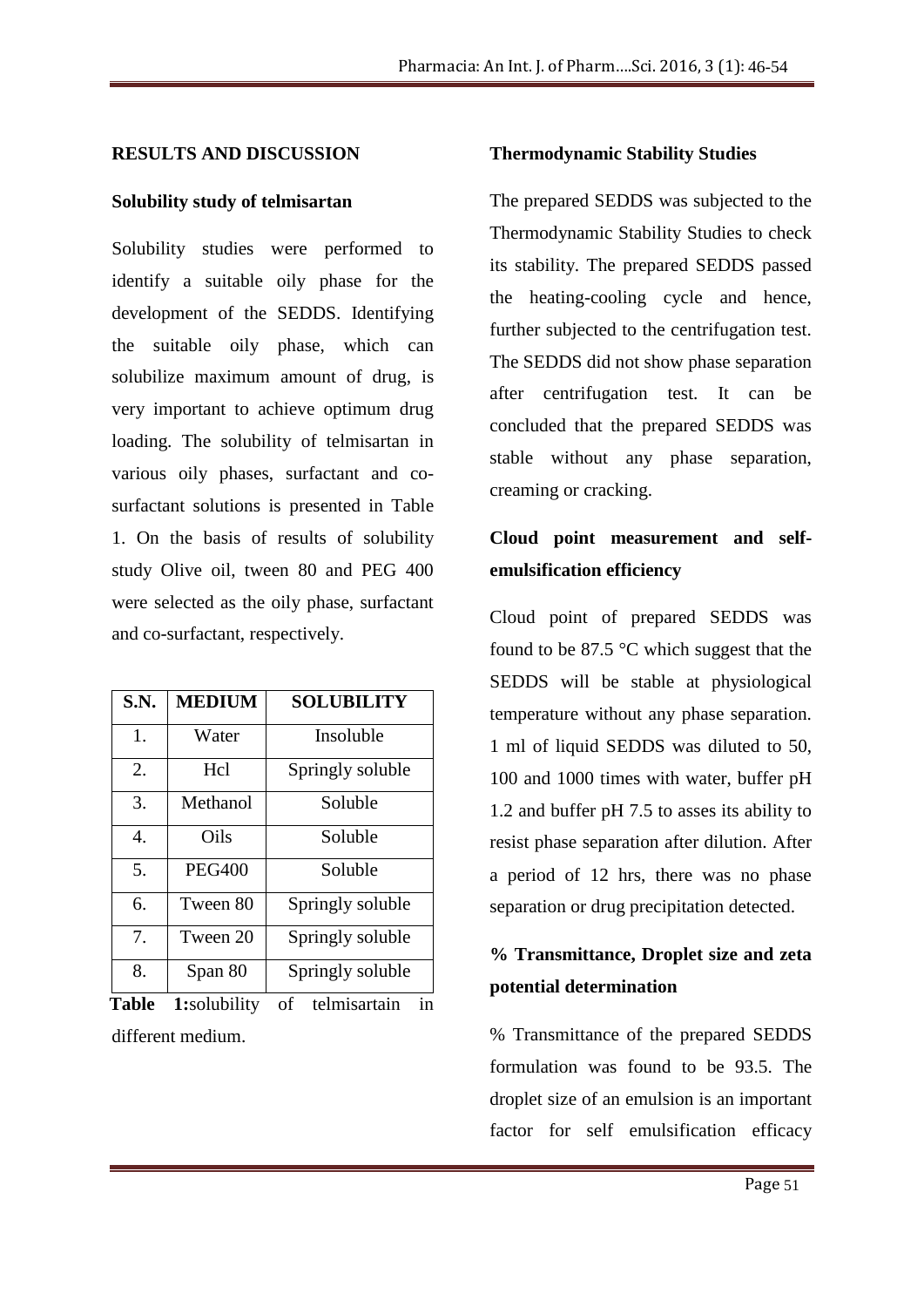because it affects the rate and extent of drug release as well as its absorption. The droplet size was found to be 35.1 nm. Zeta potential of liquid SEDDS was found to be -30.1 mV

### **In-vitro dissolution study**

To get an idea about the drug release, the SEDDS formulation was subjected to dissolution study in buffer pH 1.2 and pH7.4 and the results were compared to

that of pure drug. Results are presented in Figure 1 and 2. Cumulative % drug release of TEL in pH 1.2 and 7.5 was found to be 95.56  $\pm$  3.14 and 98.12  $\pm$  3.24 respectively and that of plain TEL was found to be 29.48 ± 1.36 and 33.46 ± 2.06 respectively. This showed that drug releases from SEDDS was found to be significantly higher as compared to plain TEL and it was also found that, dissolution of TEL is pH independent.  $46-54$ <br>sented<br>g releamd to 1<br>pective<br>ind to 1<br> $\pm$  2.0<br>to pla<br>ssolutic<br>.2<br>.2



**Figure 1:** Cumulative % drug release of SEDDS and plain telmisartain at pH 1.2



**Figure 2:** Cumulative % drug release of SEDDS and plain telmisartain at pH 7.4